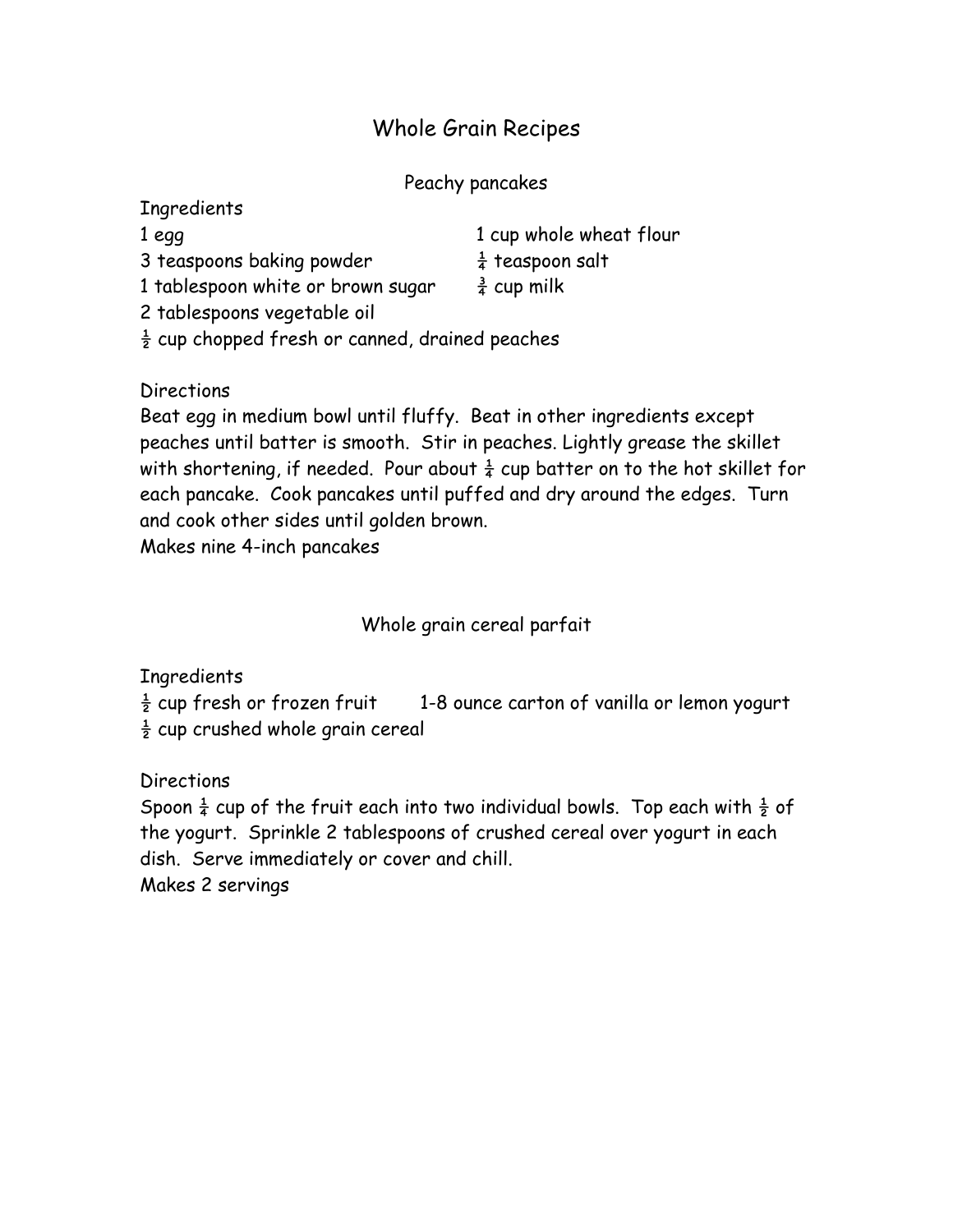# Easy Chicken Nuggets

## Ingredients

4 cups whole grain flake cereal

1 pound boneless skinless check breasts cut into 1 inch pieces

 $\frac{1}{2}$  cup Italian dressing, honey mustard or red pepper sauce

### **Directions**

Heat oven to 425 degrees. Spray baking sheet with cooking spray. Crush cereal; place in bowl. Dip chicken pieces into dressing; then roll in cereal until well coated. Place in pan. Bake about 10 minutes or until no longer pink in center.

Makes 4 servings

Pocket Fruit Pies

Ingredients  $\frac{1}{4}$  teaspoon ground cinnamon 2 tablespoons brown sugar 1/8 teaspoon nutmeg Milk Sugar (optional)

4 whole wheat tortillas 1 large apple or 2 medium peaches or pears

**Directions** 

Warm tortillas in microwave or oven to make them easier to handle. Peel and chop fruit in small pieces. Place  $\frac{1}{4}$  cup of the fruit on half of each tortilla. In a small bowl, stir together brown sugar, cinnamon, and nutmeg. Sprinkle over fruit. Roll up the tortillas, starting at the end with the fruit. Place on an ungreased baking sheet and make small slashes to allow steam to escape. Brush with milk and sprinkle with additional sugar, if desired. Bake at 350 degrees for 8 to 12 minutes or until lightly brown. Serve warm or cool. Makes 4 servings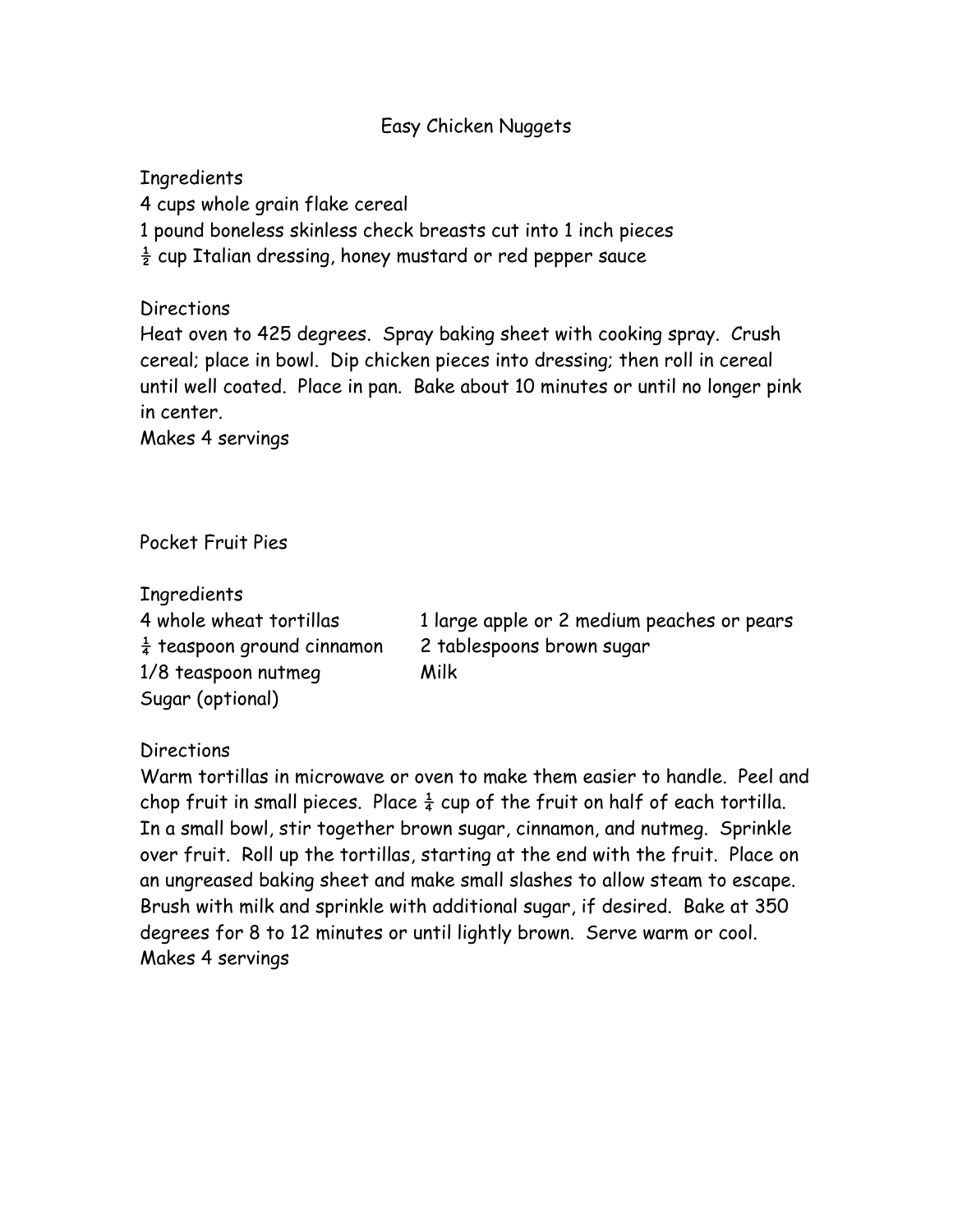# Layered Chex Mex Casserole

# **Ingredients**

- $4\frac{1}{2}$  cups Corn Chex cereal 2 cups red or spicy chili beans, undrained
- 2 cups shredded Cheddar cheese (8 ounces)
- $1\frac{1}{2}$  cups salsa Sour cream if desired

**Directions** 

Heat oven to 350 degrees. In an ungreased baking dish, spread 2  $\frac{1}{2}$  cups of the cereal. Spoon beans evenly over the cereal. Sprinkle with 1 cup of the cheese. Spoon salsa evenly over cheese. Sprinkle with remaining 2 cups of cereal and 1 cup of cheese. Baked uncovered 20 to 25 minutes or until hot and cheese is melted. Serve hot or cold with sour cream. Makes 6 servings

# Cranberry Orange Snack Mix

**Ingredients** 

- 3 cups of corn Chex cereal 3 cups rice Chex cereal
- 3 cups wheat Chex cereal 1 cup sliced almonds

- $\frac{1}{4}$  cup margarine, melted  $\frac{1}{4}$  cup brown sugar
- $\frac{1}{4}$  cup thawed frozen orange juice concentrate

1.2 cup dried cranberries.

**Directions** 

Heat oven to 300 degrees. In large bowl, mix cereal and almonds. In microwavable bowl, mix butter, brown sugar and juice concentrate. Microwave uncovered on High for 30 seconds; stir. Pour over cereal mixture, stirring until evenly coated. Pour into ungreased large roasting pan. Bake uncovered for 30 minutes; stirring after 15 minutes. Remove from oven. Stir in cranberries and cool completely. Makes 20 servings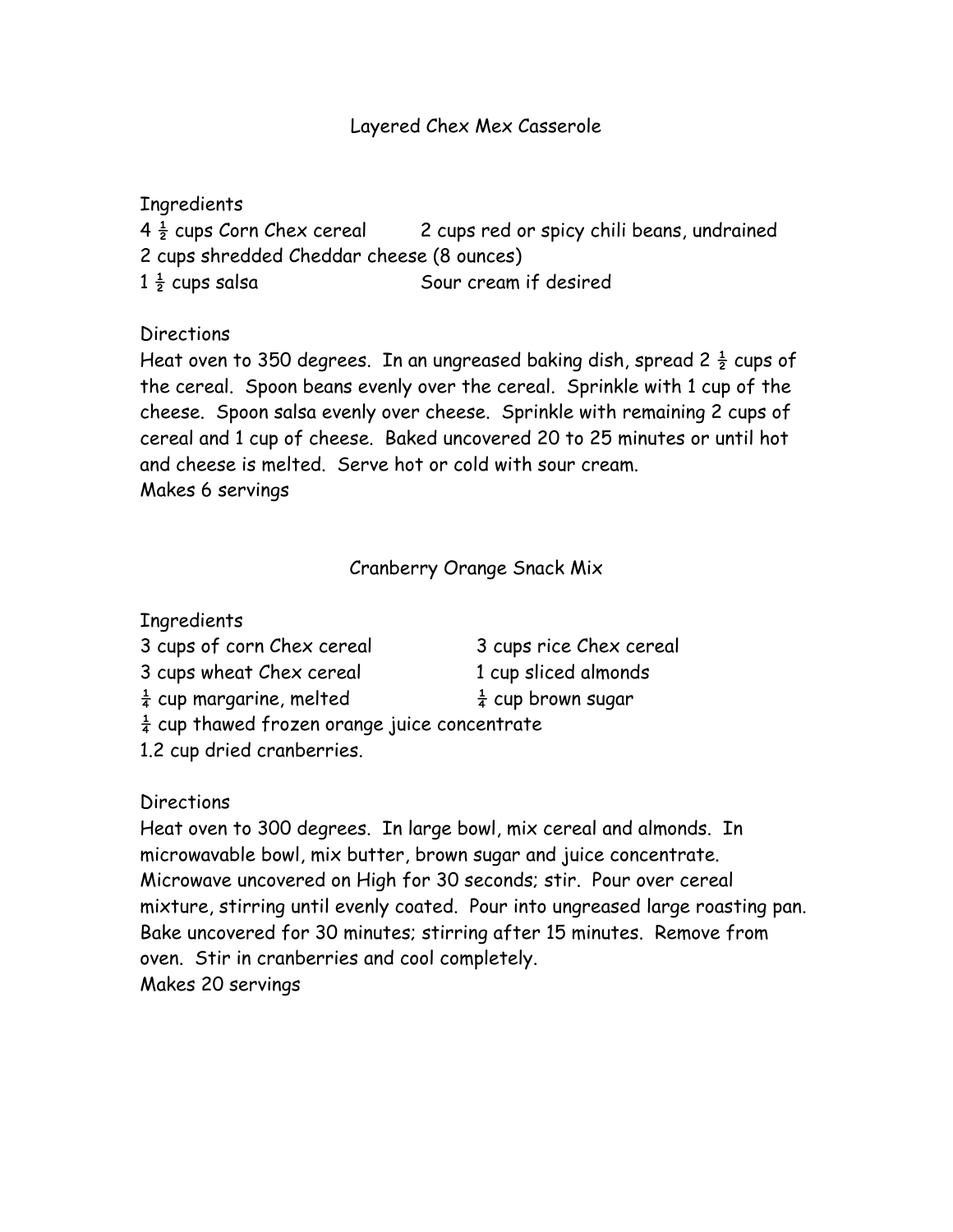#### Banana Wrap

# **Ingredients**

1 whole wheat or flour tortilla 1 tablespoon peanut butter

1 tablespoon strawberry or grape jelly

1 large banana, peeled

**Directions** 

Spread peanut butter on one side of tortilla. Spread jelly over peanut butter. Place banana at edge of tortilla. Roll tortilla until banana is completely wrapped up.

Makes 1 serving

## Vegetable Burrito

**Ingredients** 

- 1 tablespoon olive oil  $\frac{1}{2}$  medium onion, sliced in thin strips
- 1 medium zucchini, sliced in thin strips
- 1 medium yellow bell pepper, sliced in thin strips
- 1 medium tomato, chunked
- 2 whole wheat flour tortillas

In a skillet over medium-high heat, sauté onions in olive oil until tender. Add zucchini, bell pepper and tomato. Cook until tender. Heat the tortilla in a microwave or in a second skillet over low heat until warm. Place warm tortillas on a flat working surface. Spread vegetable mixture across the center of the tortillas. Fold edges of tortillas in toward the vegetables and roll remaining edges to form a burrito. Serve immediately. Makes 2 servings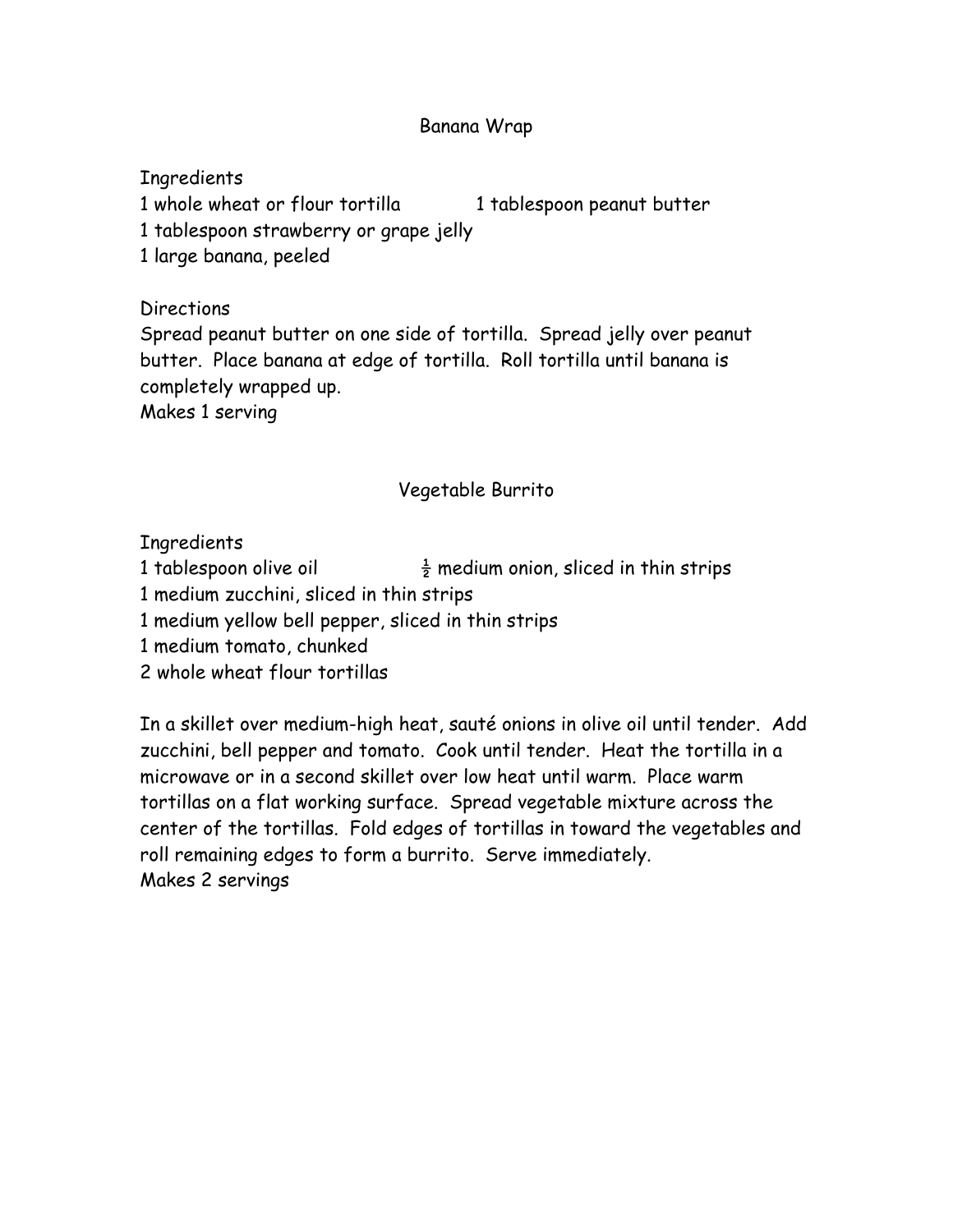#### French toast

| Ingredients    |                            |
|----------------|----------------------------|
| 3 eggs         | 8 slices whole wheat bread |
| $1/3$ cup milk | margarine                  |

#### **Directions**

- 1. Beat the eggs and milk together.
- 2. Soak each slide of bread for about 2 seconds on each side in the egg mixture.
- 3. Heat a skillet or griddle to medium high. Melt one tablespoon margarine in the skillet. Add two or more slices of dipped bread and cook on medium heat, flipping slices to keep from sticking.
- 4. Cook until golden brown on each side.
- 5. Sprinkle with cinnamon or cinnamon/sugar and top with warmed fruit such as apple, banana, peach, or pear slices.

Makes 8 slices

Rice casserole

**Ingredients** 

| 1 package dry onion soup mix | 1 cup regular brown rice (not instant) |
|------------------------------|----------------------------------------|
| 1 tablespoon margarine       | 2 cups water                           |

**Directions** 

- 6. Preheat oven to 375°.
- 7. Bring water and margarine to a boil. Add soup mix and rice.
- 8. Pour into a small casserole dish.
- 9. Bake covered at 375° for 45 minutes.

Makes about 8 servings